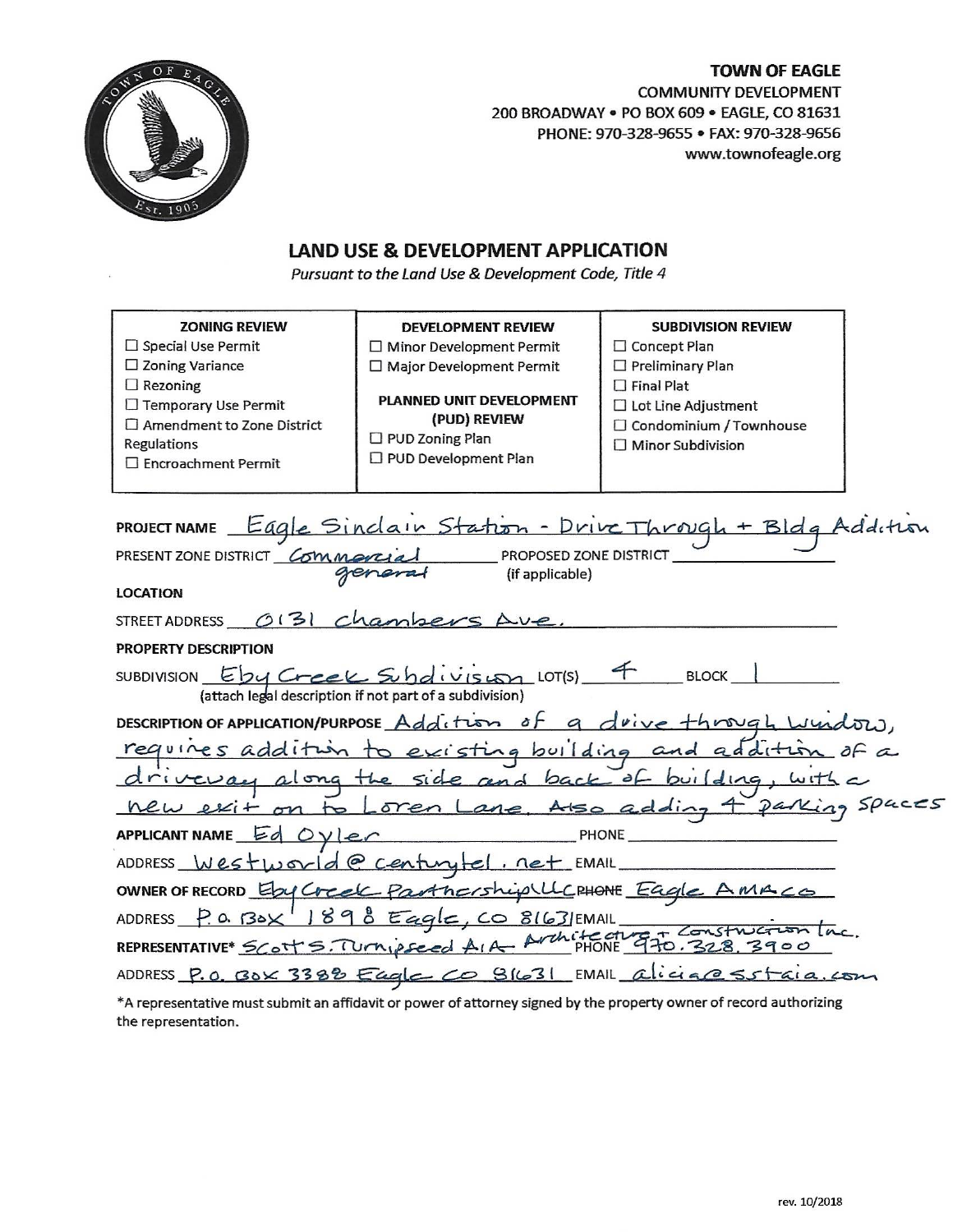### **APPLICATION SUBMITTAL ITEMS:**

The following submittal materials must be submitted in full before the application will be deemed complete (please check all items that are being submitted):

IQ Applicable fees and deposits.

Project Narrative, describing the project, its compliance with any applicable review criteria, any impacts to the surrounding area, and any other relevant information.

 $\boxtimes$  Surrounding and interested Property Ownership Report (see project specific checklist for more information).

KI Proof of Ownership (ownership & encumbrance report) for subject property.

X Site Plan, drawn to scale and depicting the locations and boundaries of existing and proposed lots and structures.

Project specific checklist.

### **FEES AND DEPOSITS:**

See Eagle Municipal Code Section 4.03.080

- 1. Application fees shall be paid in full at the time of the filing of the application and unless paid, the application shall not be deemed complete. All fees are nonrefundable.
- 2. As described in Eagle Municipal Code § 4.03.080, third-party consultants may be necessary for the review and processing of applications. These costs ("pass-through costs") must be paid by the applicant. If passthrough costs are expected, the applicant must pay a deposit at the time the application is filed. If at any time the deposit does not fully cover the pass-through costs, the applicant must pay another subsequent deposit before the Town will continue processing the application.
- 3. The Town may withhold the recording of any Subdivision Final Plat or Development Plan or the signing of any Resolution or Ordinance until all pass-through fees are paid in full.
- 4. Within 30 days of approval or denial of an application, any remaining deposit shall be returned to the applicant. If an application is withdrawn, any remaining deposit shall be returned to the applicant within 60 days.

I have read the application form and certify that the information contained herein is correct and accurate to the best of my knowledge. I understand that it is my responsibility to provide the Town with accurate information related to this application. I UNDERSTAND THAT FILING AN APPLICATION IS NOT A GUARANTEE THAT THE APPLICATION WILL BE APPROVED.

icial Danis aid<br>Scott S. Throupseed SCA<br>Cerchitecture + Const. slow

Signature

 $6/23/2021$ 

| <b>FOR OFFICE USE ONLY</b><br><b>DATE RECEIVED</b> | R١              | <b>FILE NUMBER</b> |  |
|----------------------------------------------------|-----------------|--------------------|--|
| <b>REVIEW FEE</b>                                  | DATE PAID       | <b>RECEIVED BY</b> |  |
| DATE CERTIFIED COMPLETE                            |                 |                    |  |
| <b>P&amp;Z HEARING DATE</b>                        | DECISION        |                    |  |
| <b>BOT HEARING DATE</b>                            | <b>DECISION</b> |                    |  |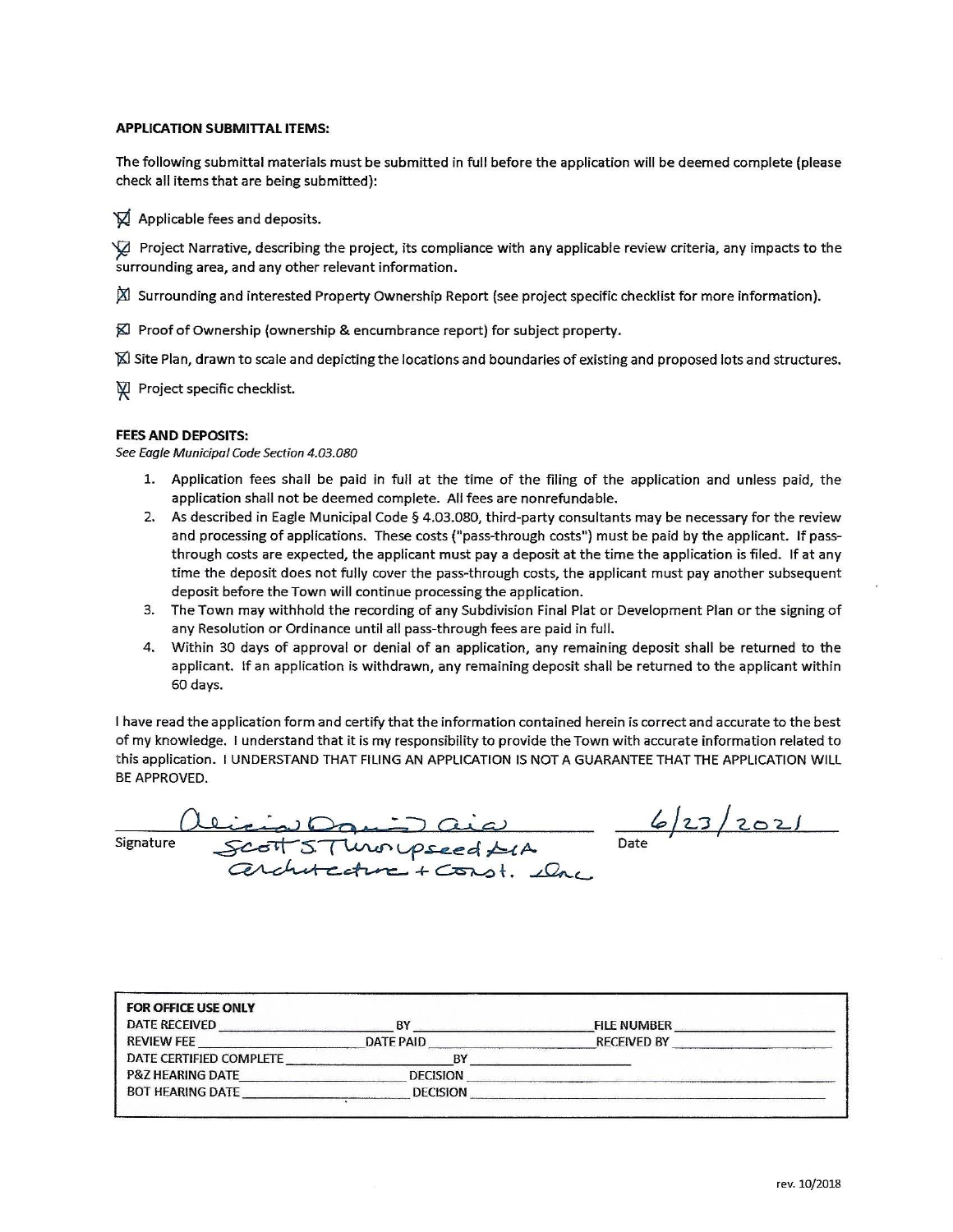

January 29, 2021

0131 Chambers Avenue Eagle Sinclair Station Proposal for a Minor Development Permit

This is a commercial property in the Town of Eagle. The proposed project includes removing the existing concrete patio and replacing it with a driveway that serves a drive‐through window for a proposed Dunkin Donuts restaurant at the restaurant space at the south side of the building. This proposal includes the revised driveway, parking, and building addition. The current building is 2930 square feet, one level. There is ample parking on the site. See A1.2 for proposed site plan/parking plan. The proposed addition is 220 square feet, which includes the drive‐up window. A Zoning Variance request has been submitted to the Town of Eagle for lot coverage. A Design Variance is requested for the number of cars required for drive‐through stacking spaces. The Town Code currently requires 6 stacking spaces per drive up window. We request a variance to be allowed 5 stacking spaces for the drive up window. We believe that this project is compatible with the commercial district within the Town of Eagle and will result in a positive contribution to the town and it's citizens.

Development Permit application checklist comments:

- Location of existing and proposed land uses provided. Land use unchanged.
- Location and dimensions of existing and proposed:
	- o Buildings: provided in drawings
	- o Parking spaces and vehicular areas: provided in drawings
	- $\circ$  Utility distribution systems and utility easemnts: easements provided on drawings. Utility distribution unchanged.
	- o Drainage improvements and drainage easements: not applicable drainage unchanged.
	- $\circ$  Roads, alleys, curbs, curb cuts, and other access improvements: one curb cut requested one way onto Loren Lane.
	- $\circ$  Any other improvements: No additional, all improvements noted on the drawings.
	- $\circ$  Any proposed reservations or dedications of publice right of way, easements, or other public lands: No
- Exising topography and any proposed changes in topography: The lot is relatively flat, spot elevations provided on ILC.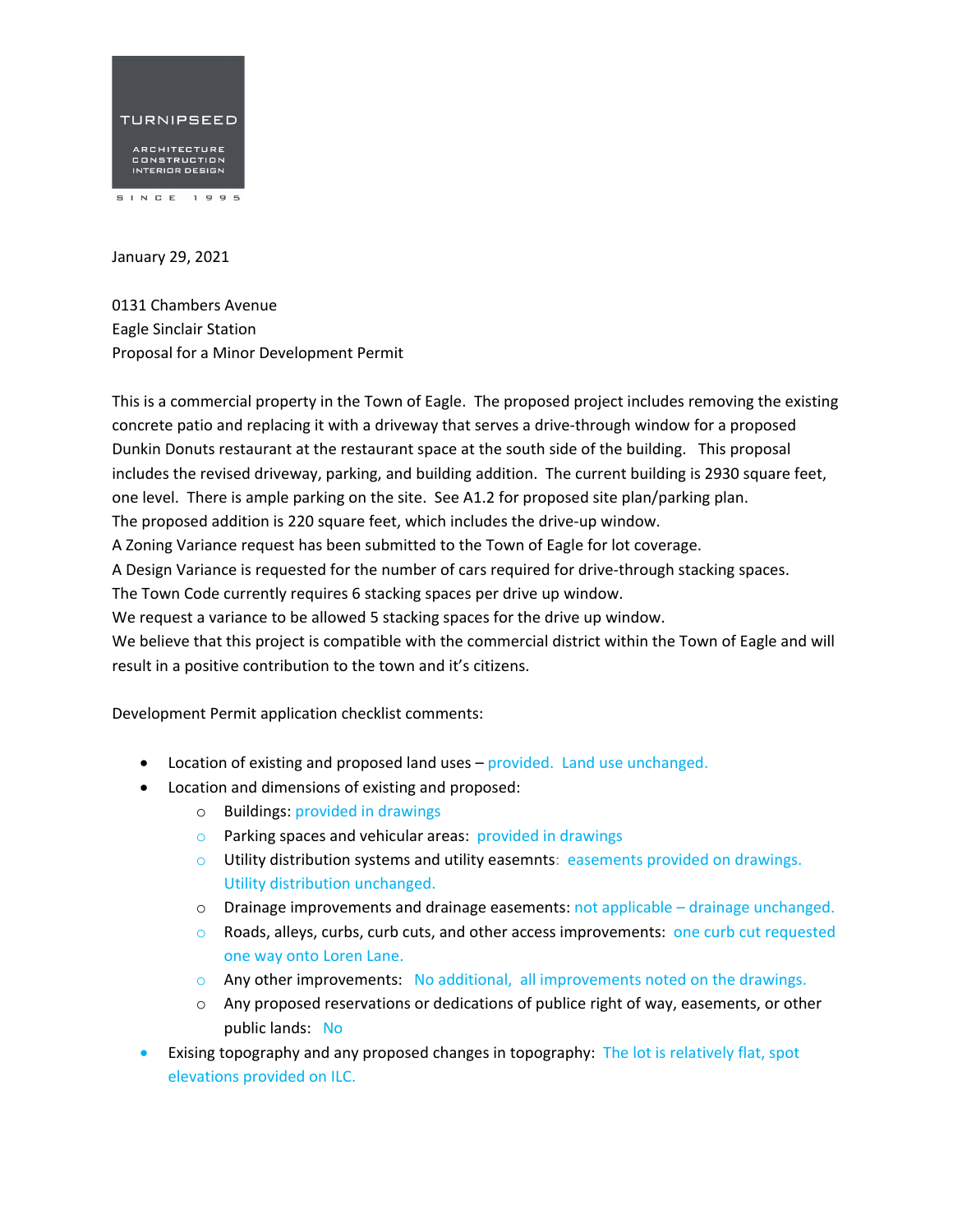

- Circulation and transportation conditions: A one way driveway to access a restaurant drive through window is requested. Circulation would be one way on the south side of the building and wrap around the east side to exit onto Loren Lane. This would be a one way driveway. A sidewalk between the new drive and Chambers Avenue is expected to occur along with this project to improve pedestrian access along Chambers Avenue.
- Evidence of adequate water supply and other services and facilities needed to serve the developmet: No additional services will be required.
- Evidence of adequate water rights needed to serve the development: Not applicable.
- A statement of compatibility with the town's goals and policies: See beginning of this letter for statement.
- Any plans or reports required pursuant to chapert 2.07 including landscape plan, parking plan, architectural design, and development impact report: Landscaping will include grass in nonpaved areas, otherwise existing landscaping is to remain as is. Parking plan is noted on the proposed site plan. Architectural drawings have been provided.
- A proposal for municipal or park land dedication or fee: Not provided/applicable.
- Any request for design variance or zoning action: Zoning and design variances have been requested. See applications and beginning of this letter.
- Phasing Plan: No phasing is proposed.
- Lighting plan: Two additional exterior light fixtures are proposed and on the plans. They will match existing.

Thank you,

Alicia Davis AIA, Architect alicia@sstaia.com 90.209.6304 Scott S Turnipseed AIA, Architecture & Construction Inc. P.O. Box 3388 Eagle, Colorado 81631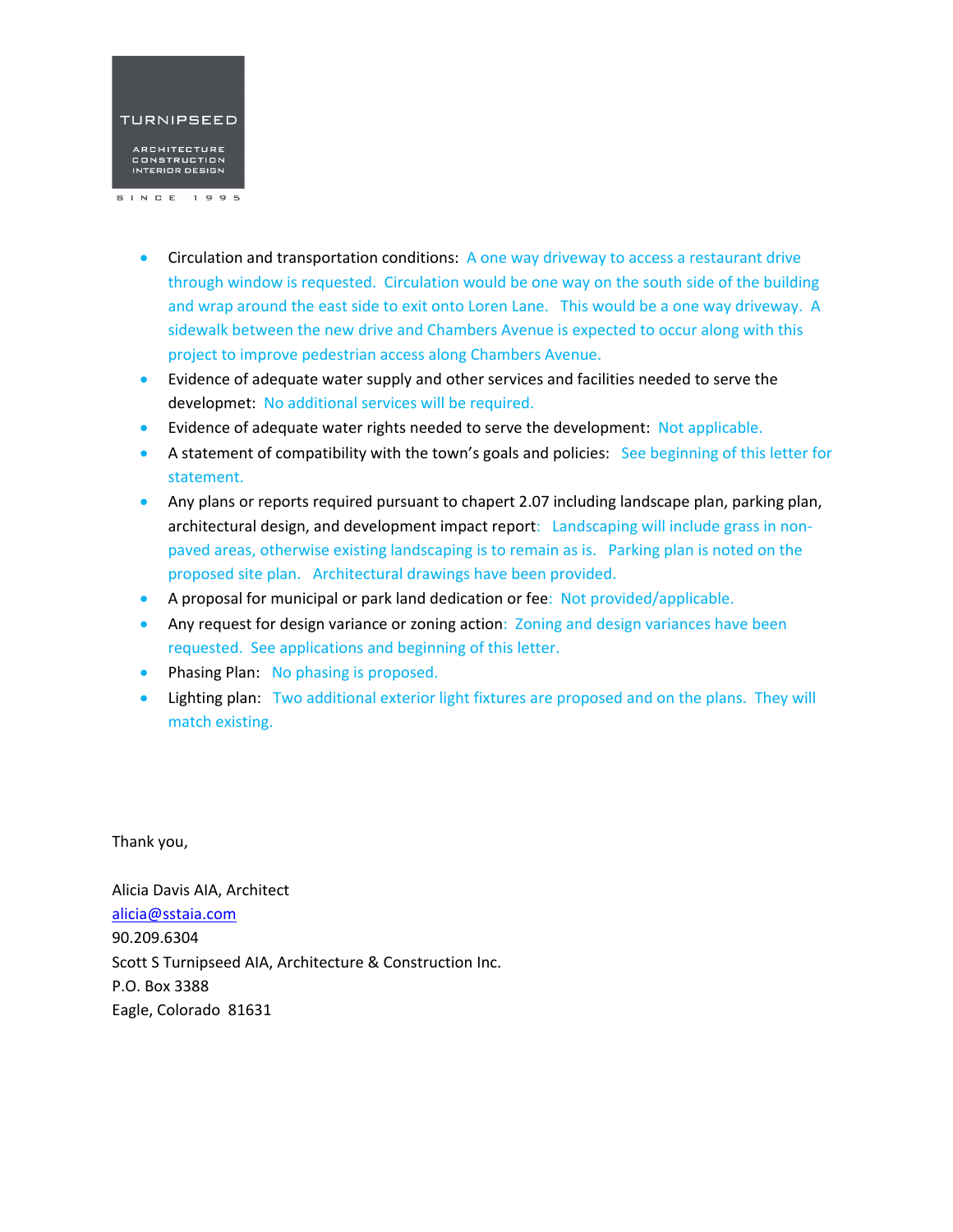

October 25, 2021

0131 Chambers Avenue Eagle Sinclair Station Proposal for a drive‐though window and building addition

Zoning Variance Requests

## **Lot coverage:**

A Zoning Variance is requested for Lot Coverage. The existing lot coverage is 9% for building coverage, 59% for impervious surface, and 68 % total.

Due to the fact that this is an established gas station and with two restaurants, we would like to request that the building (50%) and impervious coverage (30%) allowances be added together to require an overall site coverage of 80%

We request that the variance is extended to allow the proposed 69% of the total lot area.

The revised minor development plan and zoning variance resubmittals dated 9.21.2021 are requesting an increase in building coverage to 9.5% and impervious surface of 65%, bringing the overall site coverage to 74%

The remaining property is well maintained with irrigated grass and trees.

In regards to the Code (section 4.05.020.B.1.a)

*1. A variance from the strict application of any zone district requirement or supplementary regulation of this chapter may be granted by the Planning Commission following the procedures and conditions herein, except that no use shall be allowed in any zone district in which it is not listed as a permitted or special use. The Planning Commission may grant a variance provided it finds both Subsections (A)(1)(a) and (b) of this section and either Subsection (A)(1)(c) or (d) of this section are applicable.*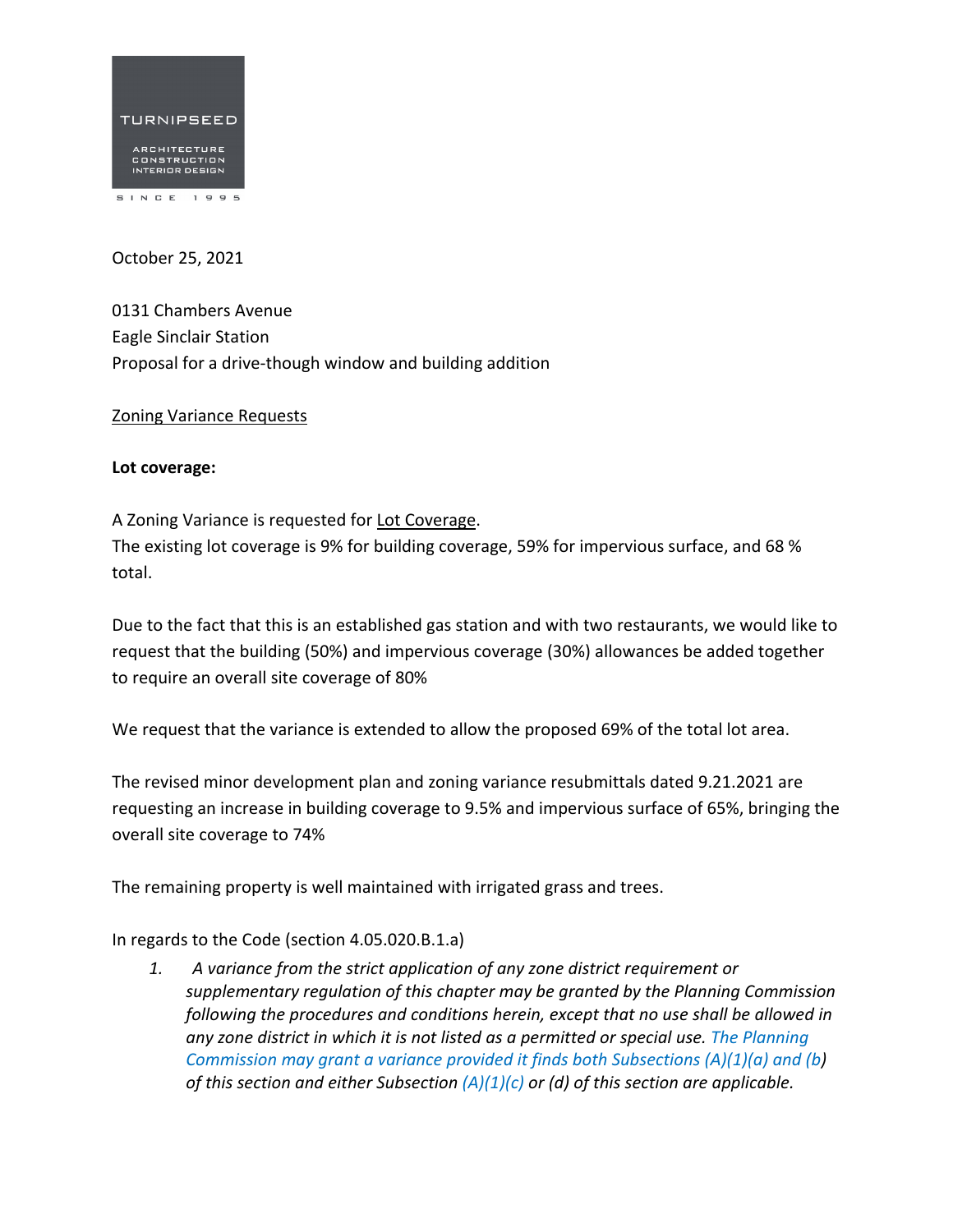

- *a. That the variance granted is without substantial detriment to the public good and does not impair the intent and purposes of the Town's regulations, goals, policies and plan, including the specific regulation in question; and*
- This request for a variance does not create a detriment to the public good or is in conflict with the Town of Eagle's regulations and policies.
- *b. That the variance granted is the minimum necessary to alleviate the hardship; and*
- This request for a variance would still be under the total 80% site coverage, and is the minimum necessary to provide the drive through amenity within the commercial district of the Town of Eagle.
- *c. That there exists on the property in question exceptional topography, shape, size or other extraordinary and exceptional situation or condition peculiar to the site, existing buildings, or lot configuration such that strict application of the zone district requirements from which the variance is requested would result in peculiar and exceptional practical difficulties to or exceptional and undue hardship upon the owner of the property in question; or*
- This request is in addition to an existing variance on the property, including a setback variance that was approved for the Stout House addition in 2016. This property is already above the 30% impervious coverage and well below the 50% of building coverage. Because of the nature of the business, more parking/driveway than building square footage is necessary.
- *d. That such exceptional situation or condition was not induced by any action of the applicant and is not a general condition throughout the zone district.*

This does not apply.

A Zoning Variance is requested for the required Landscape Buffer:

*Section 4.07.020.B.3. Front Street Buffer. All yards adjacent to primary and secondary streets shall be landscaped…The width of the landscaped buffer shall be five percent of the average of* the two side property lines, but not less than 15 feet. Plant material for landscape areas shall be *suitable for use in the local climate. All landscape areas shall be irrigated using an underground automatic system.*